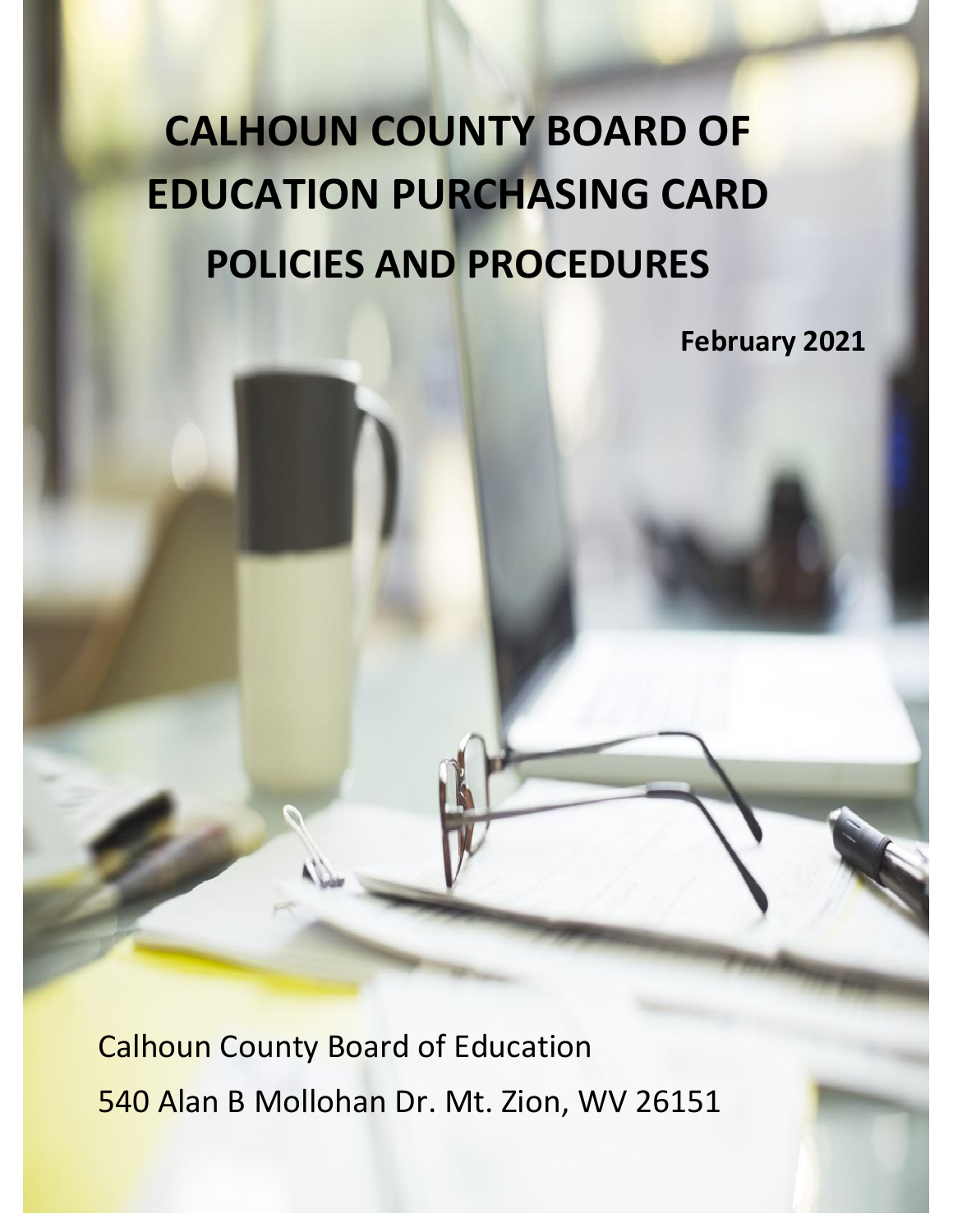Table of Contents

| Section 1.0: |  |
|--------------|--|
| 1.1          |  |
| 1.2          |  |
| 1.3          |  |
| 1.4          |  |
| Section 2.0: |  |
| 2.1          |  |
| 2.2          |  |
| 2.3          |  |
| 2.4          |  |
| 2.5          |  |
| Section 3.0: |  |
| 3.1          |  |
| 3.2          |  |
| 3.3          |  |
| 3.4          |  |
| 3.5          |  |
| 3.6          |  |
| 3.7          |  |
| 3.8          |  |
| Section 4.0: |  |
| 4.1          |  |
| 4.2          |  |
| 4.3          |  |
| 4.4          |  |
| Section 5.0: |  |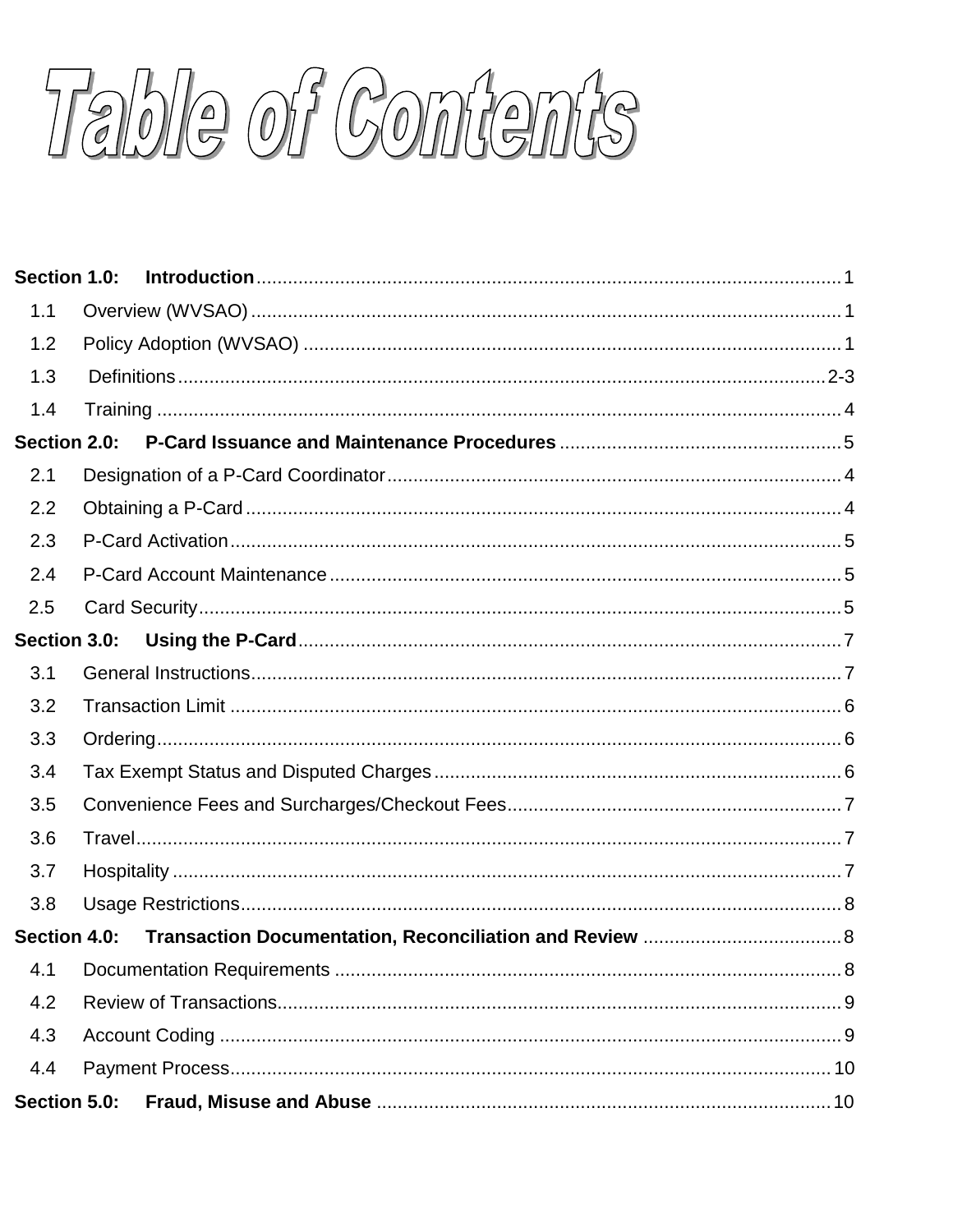## **Exhibits**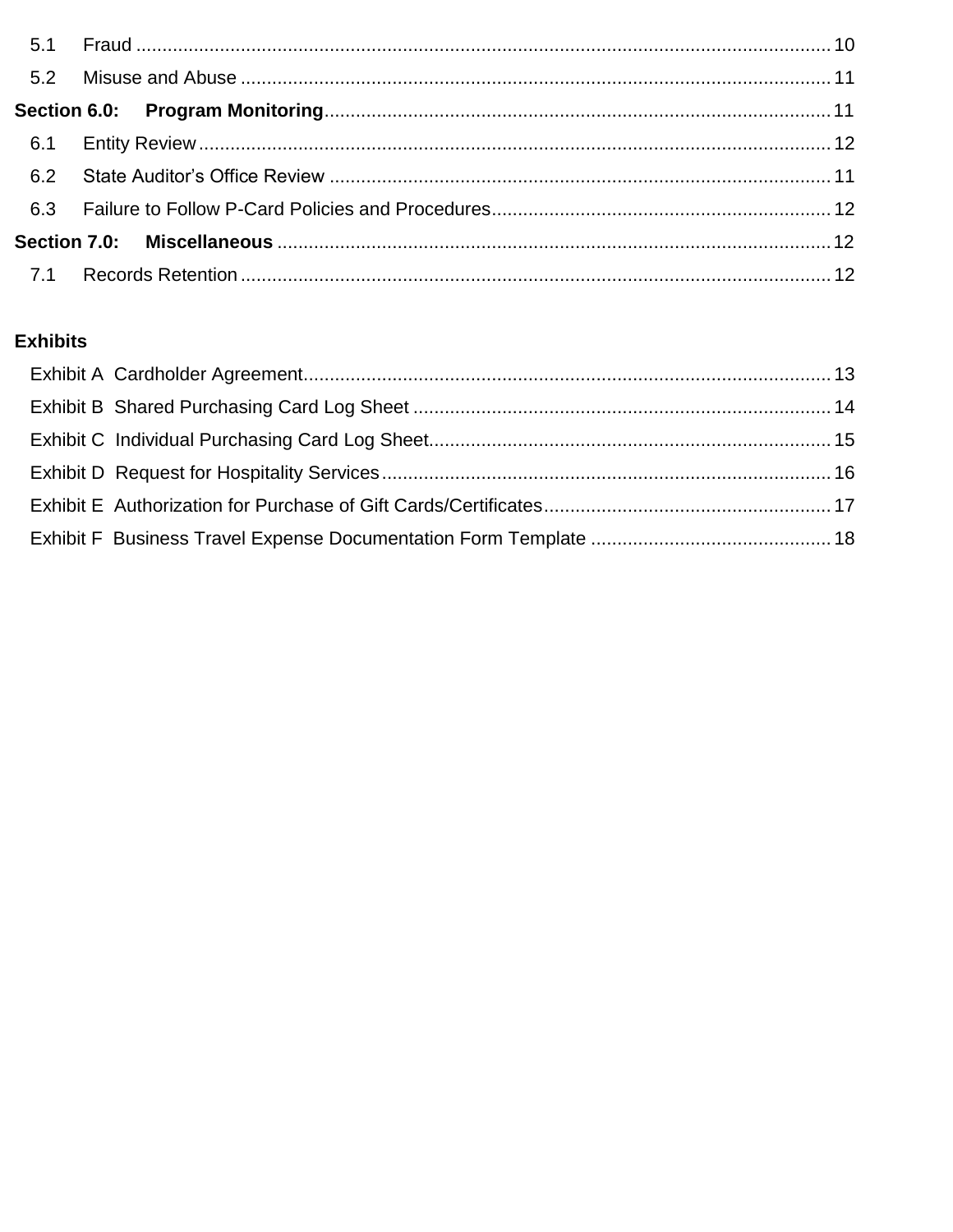## <span id="page-3-0"></span>**Section 1.0: Introduction**

The Purchasing Card (P-Card) is the preferred method of payment providing an efficient and effective process for the payment of expenditures incurred by Local Government Entities. The P-Card effectively decreases program costs and offers increased control and monitoring of payments. An effective P-Card Program will also reduce the paperwork and time associated with the payment processing function.

## <span id="page-3-1"></span>**1.1 Overview**

The Local Government P-Card Program was created and implemented in 2008 by West Virginia Code, §6-9-2a, and is governed by Legislative Rule, 155 CSR 6. The State Auditor's Office Local Government P-Card Division serves as the Program Administrator for the Local Government P-Card Program. Local Government entities subject to the auspices of the State Auditor's Chief Inspector are eligible to participate in the program.

The governing body of the *Calhoun County Board of Education* is responsible for managing the program and each administrative organizational unit is responsible for managing its **Cardholder's** accounts.

## <span id="page-3-2"></span>**1.2 Policy Adoption**

Officials of Calhoun County Board of Education are responsible for establishing, maintaining and enforcing Local P-Card Policies and Procedures. This Manual establishes minimum standards for the use of the State of West Virginia Local Government P-Card and may serve as a framework for local officials to fulfill that responsibility. Individual transaction limits and credit limits shall be determined by the Calhoun County Board of Education **P-Card Coordinator** upon approval by the State **Auditor's Office** Local Government P-Card Division.

It is the Calhoun County Board of Education coordinator's and cardholder's responsibility to be knowledgeable of and to follow all P-Card policies and procedures, as well as all applicable purchasing laws and guidelines. Other members of Calhoun County Board of Education's staff with reviewing and approving responsibilities (entity officials, chief financial officers, department heads, directors, managers, supervisors, etc.) should also be knowledgeable of program requirements.

The P-Card is a method of payment and should not be considered a substitute for proper procurement procedures. Each Entity should develop and document appropriate internal control procedures to ensure proper oversight and that P-Card usage is consistent with this manual, and to develop guidelines for distribution to cardholders. In those cases where it has been determined that Entity controls are not adequate, the **Auditor's Office** Local Government P-Card Division has the authority to request procedural improvements and/or place the card restrictions on the Entity until such controls are established, documented and implemented.

Participation in the P-Card Program may be revoked if an entity fails to institute and enforce policies and procedures related to the program.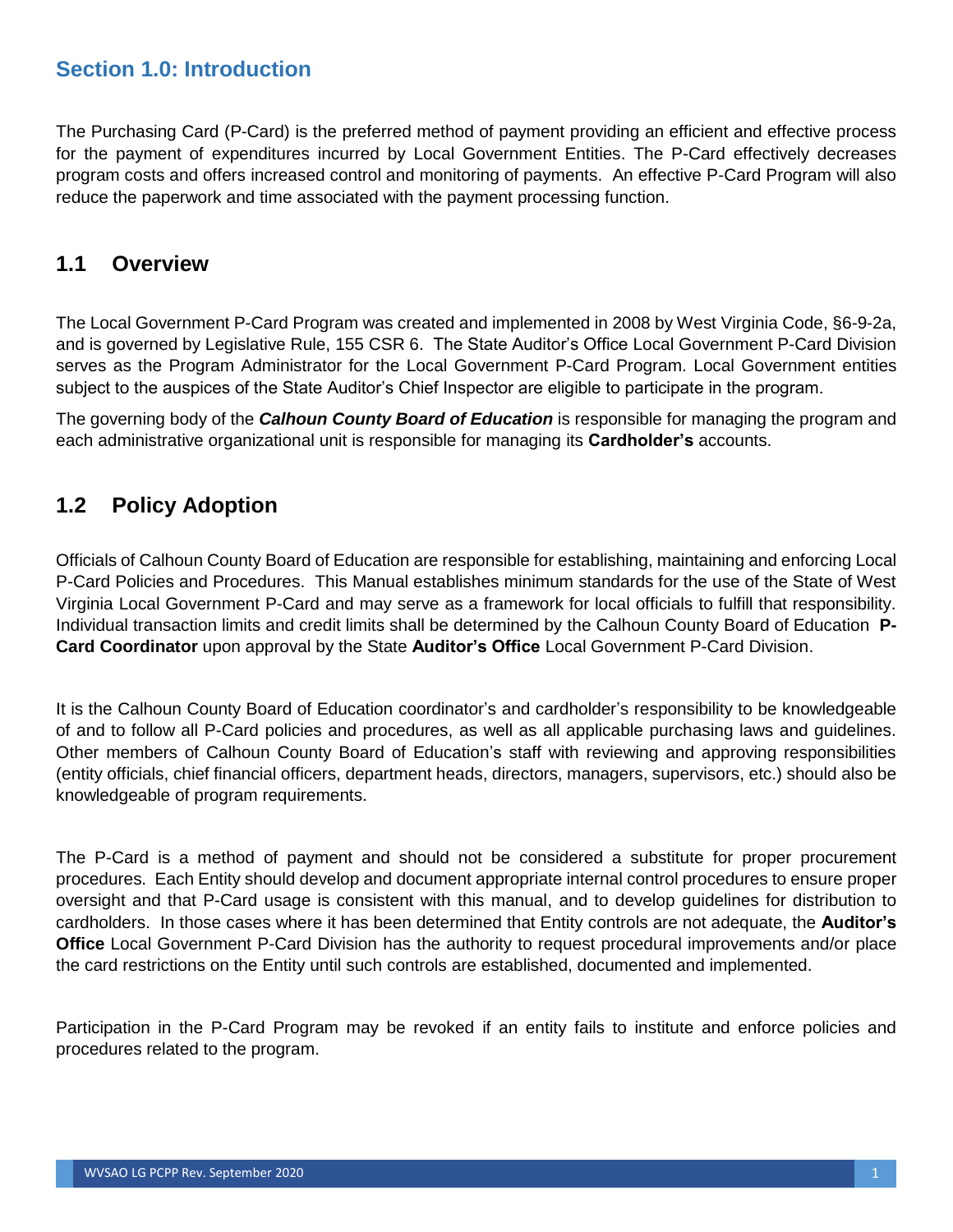## **1.3 Definitions**

**Auditor's Office -** West Virginia State Auditor's Office.

**Cardholder -** Employee (or non-employee) whose name appears on the Purchasing Card and is accountable for all charges made with that card.

**Cardholder Account Number -** The individual account number assigned to each Entity payment account.

**Cardholder Agreement Form -** A form signed by the cardholder that acknowledges that the cardholder has had adequate training, understands the *P-Card Policies and Procedures,* and accepts responsibility for compliance with all policies and procedures.

**Card Verifier –** Employee(s) within the organization responsible for verifying that all charges against the Cardholder's account are backed up by supporting documentation and appropriate for the operations of the Entity. Frequently they will document this review and approval by signing the weekly or monthly log sheet of the employee.

**Chief Financial Officer –** The individual responsible for oversight of the financial activity within a spending unit.

**Disputed Item -** Any transaction that was not authorized by the individual cardholder.

**Entity- Calhoun County Board of Education**

**Entity Officials -** The elected body or appointed governing board of Calhoun County Board of Education.

**Electronic Signature –** An electronic sound, symbol or process attached to or logically associated with a record and executed or adopted by a person with the intent to sign the record. (See West Virginia Code §39A-1-2(8)).

**Financial Institution –** The organization that has contracted with the Auditor's Office to administer certain aspects of the Local P-Card Program.

**Fraud –** is a deception deliberately practiced in order to secure unfair or unlawful gain.

**Goods -** Materials, supplies, commodities, equipment, and any other articles or items used by or furnished to an Entity.

**Hospitality –** Food, nonalcoholic beverages, and related expenses for the reception of guests by an Entity for a specific event or function relating to conducting Entity business.

**Individual Statement -** A listing of transactions available monthly to the cardholder indicating all activity on an individual P-Card.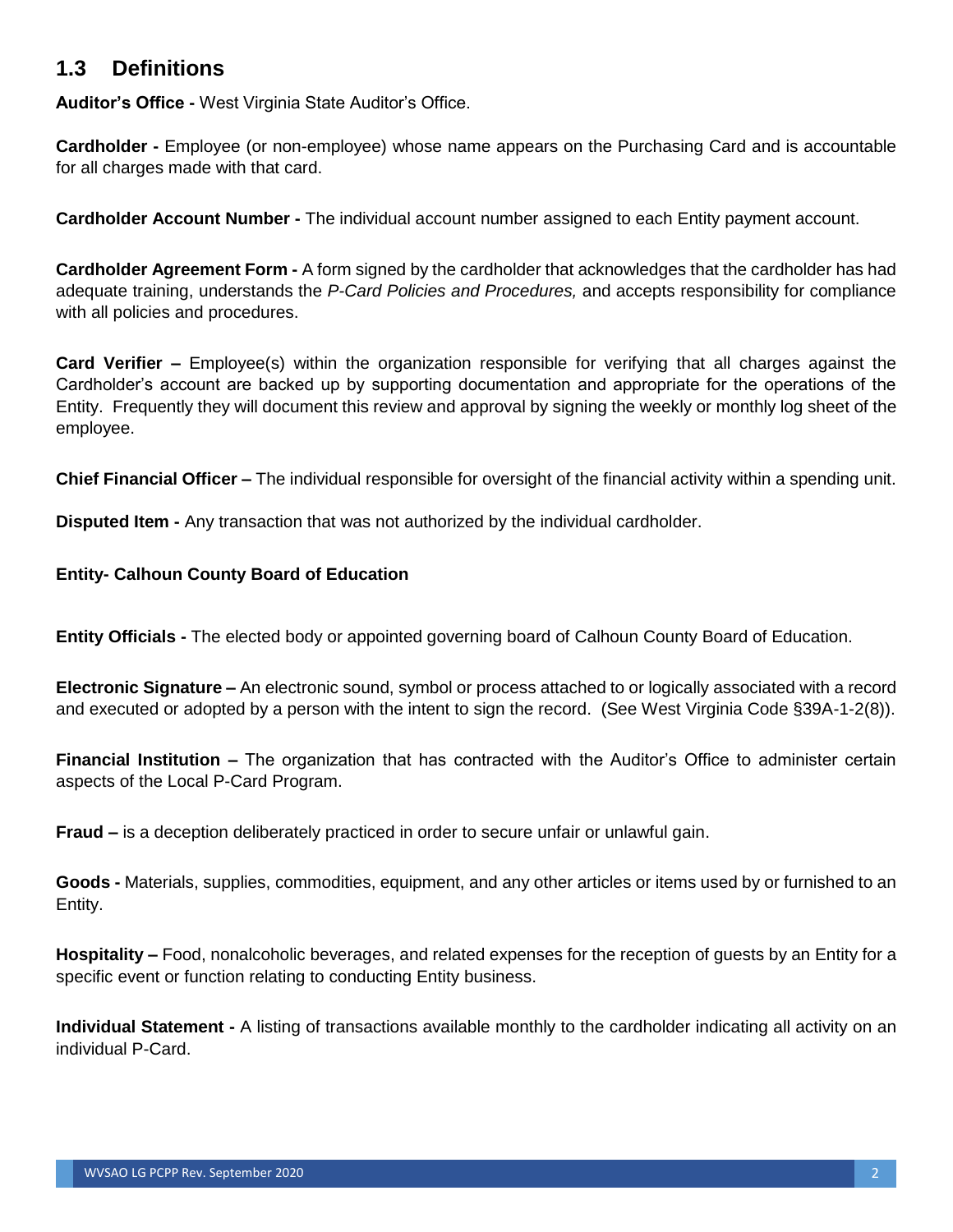**LG P-Card Account Administration Worksheet -** A file that initiates the P-Card issuance process, account maintenance, new billing accounts and coordinator changes.

**Local Governmental Entity -** means any unit of local government within the State subject to the auspices of the Chief Inspector, including a county, county board of education, municipality, and any other authority, board, commission, district, office, public authority, public corporation, or other instrumentality of a county, county board of education, or municipality or any combination of two or more local governments.

**Master Billing Account Number -** The master account number assigned to each Entity for billing purposes.

**Master Statement -** A list of transactions available monthly to the Entity P-Card Coordinator indicating all activity on each individual P-Card that rolls up to that Entity's master account number.

**Non-Employee** – an individual who is not employed with the entity but performs functions for the local government for which they are issued a P-Card.

**Official Use -** Payments made by a cardholder on behalf of the Entity as permitted by law and P-Card Policies and Procedures.

**P-Card Coordinator -** The Chief Financial Officer or individual designated by each Entity to administer the P-Card Program within the Entity or an account of the Entity.

**P-Card Delegation -** The practice of allowing an individual other than the cardholder whose name appears on the front of the P-Card to have access to the P-Card or P-Card number to initiate or complete a transaction.

**Program Administrator –** The Director of the Local Government P-Card Program in the State Auditor's Office Local Government P-Card Division.

**Purchasing Card (P-Card) -** A payment account issued in the name of an individual employee of the Local Government Entity or non-employee for official use.

**Receipt -** An itemized document indicating the vendor, the price per item, and the total amount charged in a transaction.

**Spending Unit –** All local governments within the state, including a county, county board of education, municipality, and any other authority, board, commission, district, office, public authority, public corporation, or other instrumentality of a county, county board of education, or municipality or any combination of two or more local governments except those statutorily exempted.

**Transaction –**The payment for goods and services and other items.

**Transaction Limit -** The maximum dollar amount permitted in any single transaction.

**Vendor -** The supplier of goods or services to a Local Government Entity.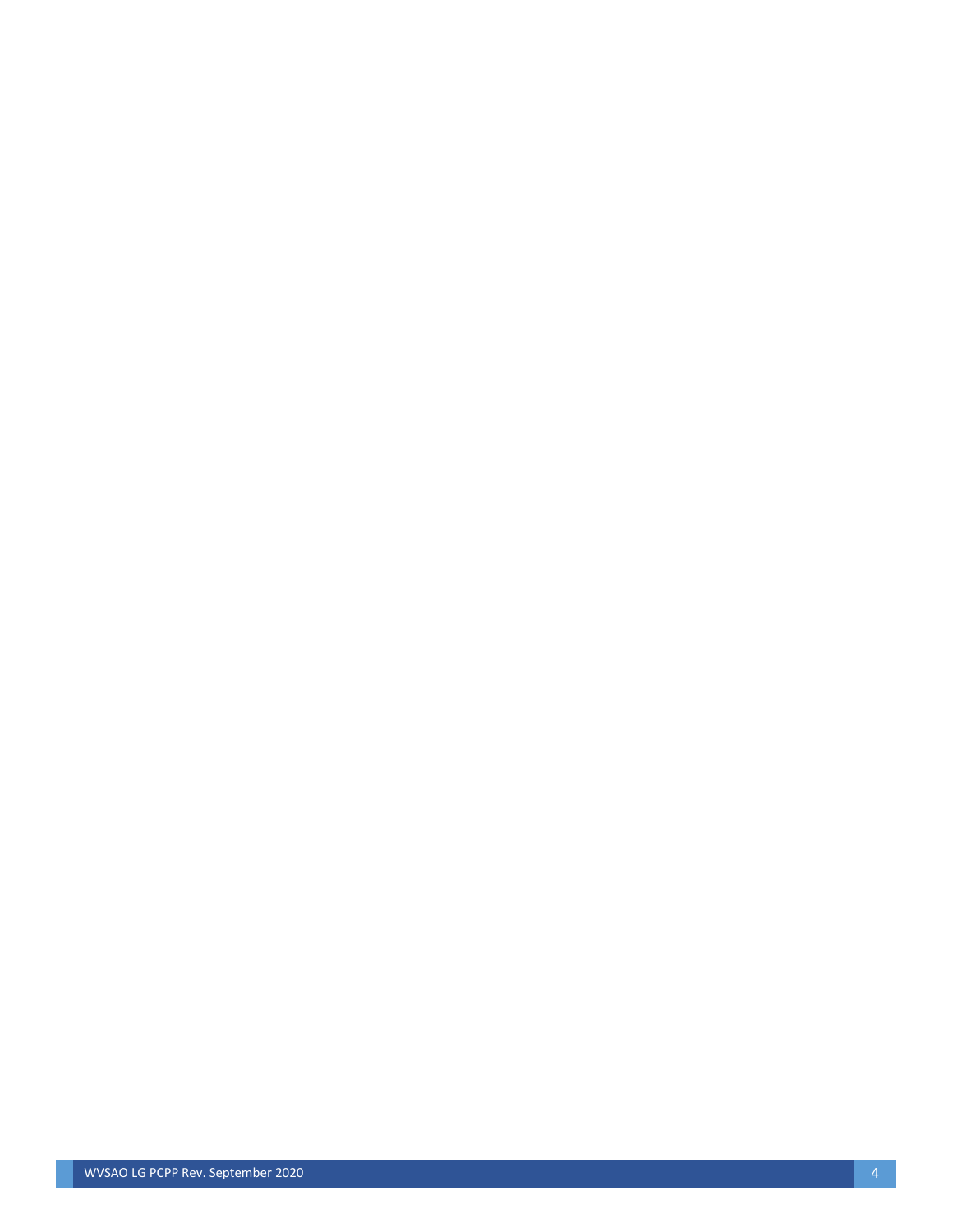# **1.4 Training**

The State Auditor's Office Local Government P-Card Division shall provide training to all cardholders and program coordinators. Training may be in person, or in a format approved by the State Auditor's Office Local Government P-Card Division.

All **Calhoun County Board of Education** Program Coordinators shall receive training/education designed and approved by the State Auditor's Office Local Government P-Card Division within thirty (30) days of assuming the duties of the position. Designated training/education may be required annually. P-Card Program Coordinators who successfully complete all applicable designated Coordinator training are not required to undergo any required Cardholder training.

Effective July 1, 2019, **Calhoun County Board of Education** employees who will be issued and/or use a P-Card must have successfully completed a training session specifically designed for new cardholders. All current cardholders should complete refresher training before their P-Card is reissued. Training on specific **Calhoun County Board of Education** purchasing policies and guidelines will be provided by the **Calhoun County Board of Education.**

## <span id="page-7-0"></span>**Section 2.0: P-Card Issuance and Maintenance Procedures**

# **2.1 Designation of a P-Card Coordinator**

Each spending unit's Chief Financial Officer or his or her designee shall serve as the spending unit P-Card Coordinator. P-Card Coordinator(s) are specified by a representative of the Calhoun County Board of Education **Officials through the preparation of the LG P-Card Account Administration Worksheet** which must be submitted to the **State Auditor's Office.** Additionally, Calhoun County Board of Education **Officials** (or a representative) should designate an individual to act as a backup **P-Card Coordinator** in the event the primary Coordinator is unavailable to perform his or her duties. Calhoun County Board of Education may have multiple **P-Card Coordinators** or P-Card sub-Coordinators who may be delegated some, or all, of the coordinator's responsibilities. Sub-Coordinators may be appointed by the Calhoun County Board of Education Officials (or a representative) or the **P-Card Coordinator. P-Card Coordinators** and sub-coordinators must complete State Auditor's Office training within 30 days of assuming responsibilities.

The designated individual(s) shall be responsible for the administration and oversight of the Calhoun County Board of Education's P-Card internal control system, which includes the appropriate accounting of transactions and ensuring P-Card use is for valid government purposes.

# **2.2 Obtaining a P-Card**

P-Cards are issued at the request of the **Calhoun County Board of Education P-Card Coordinator**. **Cardholders** should be full-time employees of the **Calhoun County Board of Education**. Cardholders must sign a *Cardholder Agreement* (Exhibit A). If an individual is a **Non-Employee** of the **Calhoun County Board of Education,** they must still sign a *Cardholder Agreement*. P-Cards will not be issued by the **State Auditor's Office** without a signed *Cardholder Agreement*. The **Calhoun County Board of Education P-Card Coordinator** is required to maintain a copy of the *Cardholder Agreement* Form.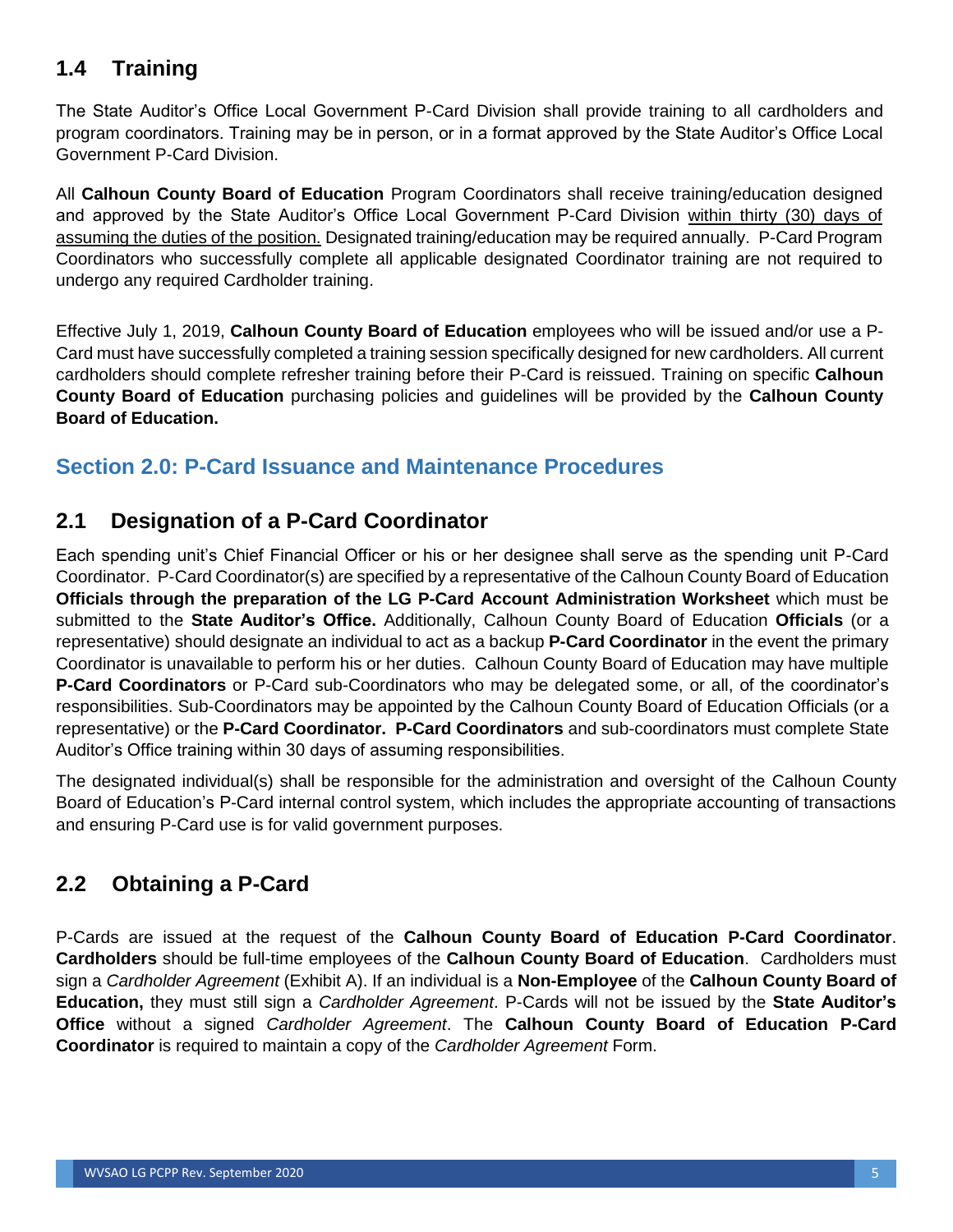The **P-Card Coordinator** is responsible for assigning the credit and transaction limits as well as any other applicable restrictions for use of the P-Card. The coordinator can assign this through the financial institution's electronic platform or by emailing the appropriate section of the **LG P-Card Administration Worksheet** to our global email address (wvlgPcard.gov).

All new applicants are required to complete **State Auditor's Office** training before P-Cards will be issued.

## **2.3 P-Card Activation**

P-Cards are generally mailed to the P-Card Coordinator. Upon receipt, the coordinator should provide it to the cardholder. **Cardholders** are responsible for activating their own cards upon receipt and assigning a personal identification number (PIN) to their card.

## **2.4 P-Card Account Maintenance**

**P-Card Coordinators** are responsible for performing card maintenance via the applicable provider platform. The **State Auditor's Office** is required to electronically approve certain account maintenance changes. Alternatively, **P-Card Coordinators** may utilize the **LG P-Card Administration Worksheet** or email our office for maintenance items.

## **2.5 Card Security**

It is the **Cardholder's** responsibility to safeguard the P-Card and P-Card account number at all times. P-Cards must be kept in a secure location and should only be used to process transactions by the respective **Cardholder**. In order to prevent exposure to fraud, the full P-Card account number should not be recorded electronically or on paper. All cardholders are required to sign the back of their P-Card upon receipt.

P-Card delegation is prohibited. P-Card delegation is the practice of allowing an individual, other than the cardholder whose name appears on the front of the P-Card, to have access to the P-Card or P-Card number to initiate or complete a transaction. P-Card delegation increases the risk of fraud and cardholder liability.

If a Cardholder becomes aware of a charge to their P-Card that is potentially fraudulent in nature they must notify their **Card Verifier** and the **P-Card Coordinator immediately**. Representatives of the Entity shall report all aforementioned instances to the **State Auditor's Office** Local Government P-Card Division **immediately**.

With the exception of ghost accounts, fleet cards, and certain other accounts, P-Cards are issued in an individual's name. Only the individual named on the P-Card is authorized to use it. P-Cards can be issued in the name of the Entity upon approval by the **State Auditor's Office** Local Government P-Card Division. These department cards shall have proper controls in place as to access and use and should be limited to specific users designated by department heads. All users of a department card are still required to sign a *Cardholder Agreement* Form. All *Cardholder Agreement* Forms for department cards must be submitted to the **State Auditor's Office** Local Government P-Card Division to be kept on file. Documentation should clearly establish the individual responsible for the purchase. A *Shared Purchasing Card Log Sheet* (Exhibit B) must be kept to properly document who had access to the card, the date and vendor of every purchase the employee/nonemployee made, as well as when the card was returned.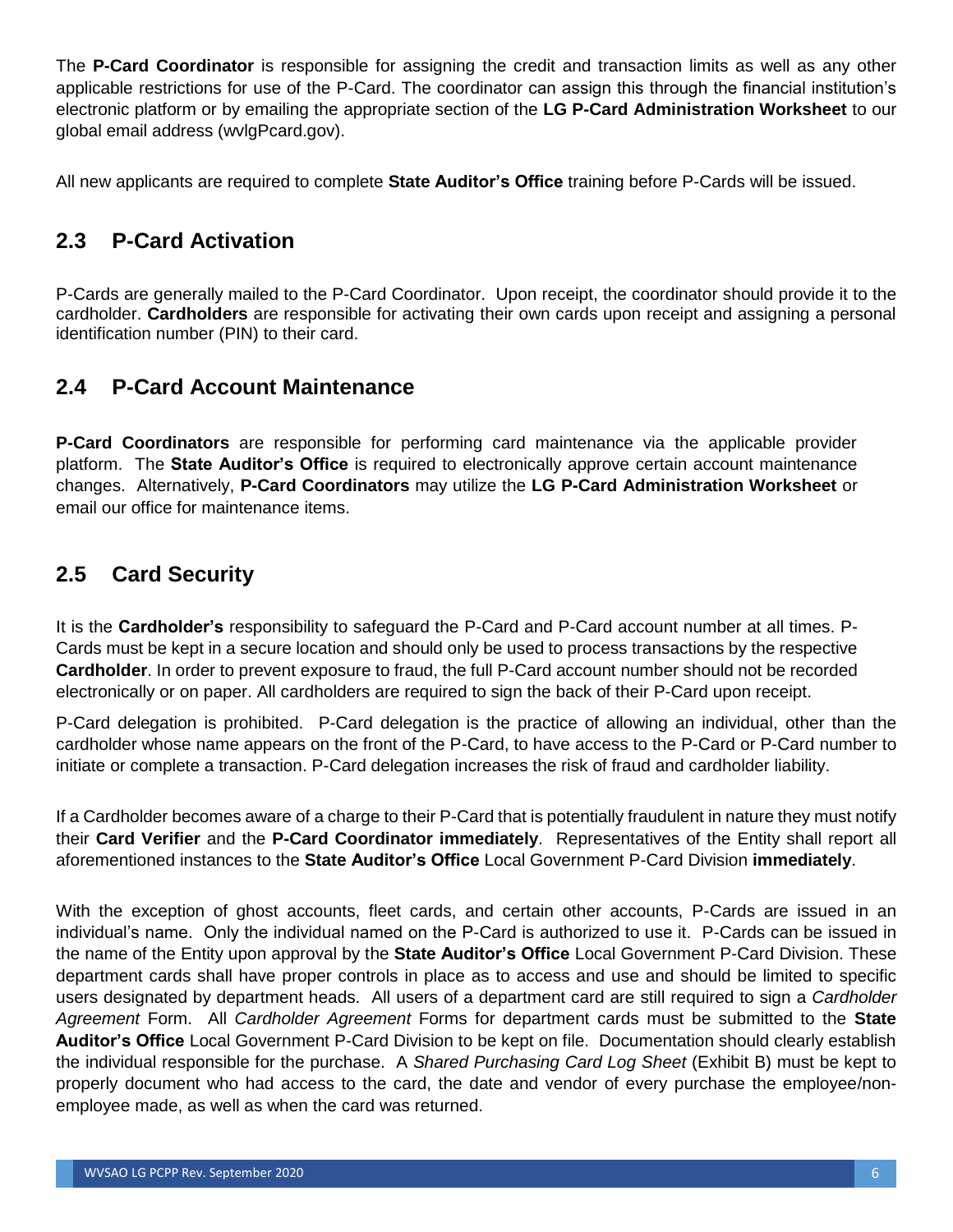**Immediately** report lost or stolen P-Cards to the **Financial Institution** and the **Entity P-Card Coordinator** within 24 hours to limit cardholder liability.

P-Cards must be cancelled **immediately** upon termination of or separation from employment. The **P-Card Coordinator** is responsible for ensuring that the P-Card is destroyed and that a *Local Government Card Maintenance Form (electronic form at State Auditors Website)* is completed and submitted to the **State Auditor's Office** Local Government P-Card Division or that the account is terminated by the coordinator via the processing bank's electronic portal.

# <span id="page-9-0"></span>**Section 3.0: Using the P-Card**

## <span id="page-9-1"></span>**3.1 General Instructions**

The P-Card is a preferred method of payment for certain designated transactions or dollar amounts. All applicable laws, rules and regulations, P-Card Policies and Procedures, and other governing instruments must be followed, regardless of the method of payment.

The P-Card may be used to make payments for goods, services, and travel that are not prohibited by P-Card Policies and Procedures, travel policies, or applicable laws, rules or regulations. Personal charges are prohibited.

## **3.2 Transaction Limit**

Individual transaction limits and credit limits are determined by Calhoun County Board of Education's **P-Card Coordinator** upon approval by the **State Auditor's Office** Local Government P-Card Division. It is a violation of policy to manipulate the ordering, billing, or payment process in order to circumvent established cardholder limits.

## **3.3 Ordering**

Payments may be made with the P-Card by phone, fax, mail, secured internet site, or in person. When paying by telephone, fax, mail, or internet, the vendor should be provided with a complete shipping address.

Shipping and handling charges must be included in the stated price and the total charge may not exceed the cardholder's assigned transaction limit.

When placing the order, the vendor should be instructed to provide an itemized invoice or receipt. The vendor may not charge the account until the merchandise has been shipped.

## **3.4 Tax Exempt Status and Disputed Charges**

Local Government Entities are tax exempt for sales tax and hotel/motel tax and should not pay tax to in-state vendors. Cardholders should remind vendors that the **Calhoun County Board of Education** is tax exempt before initiating a transaction.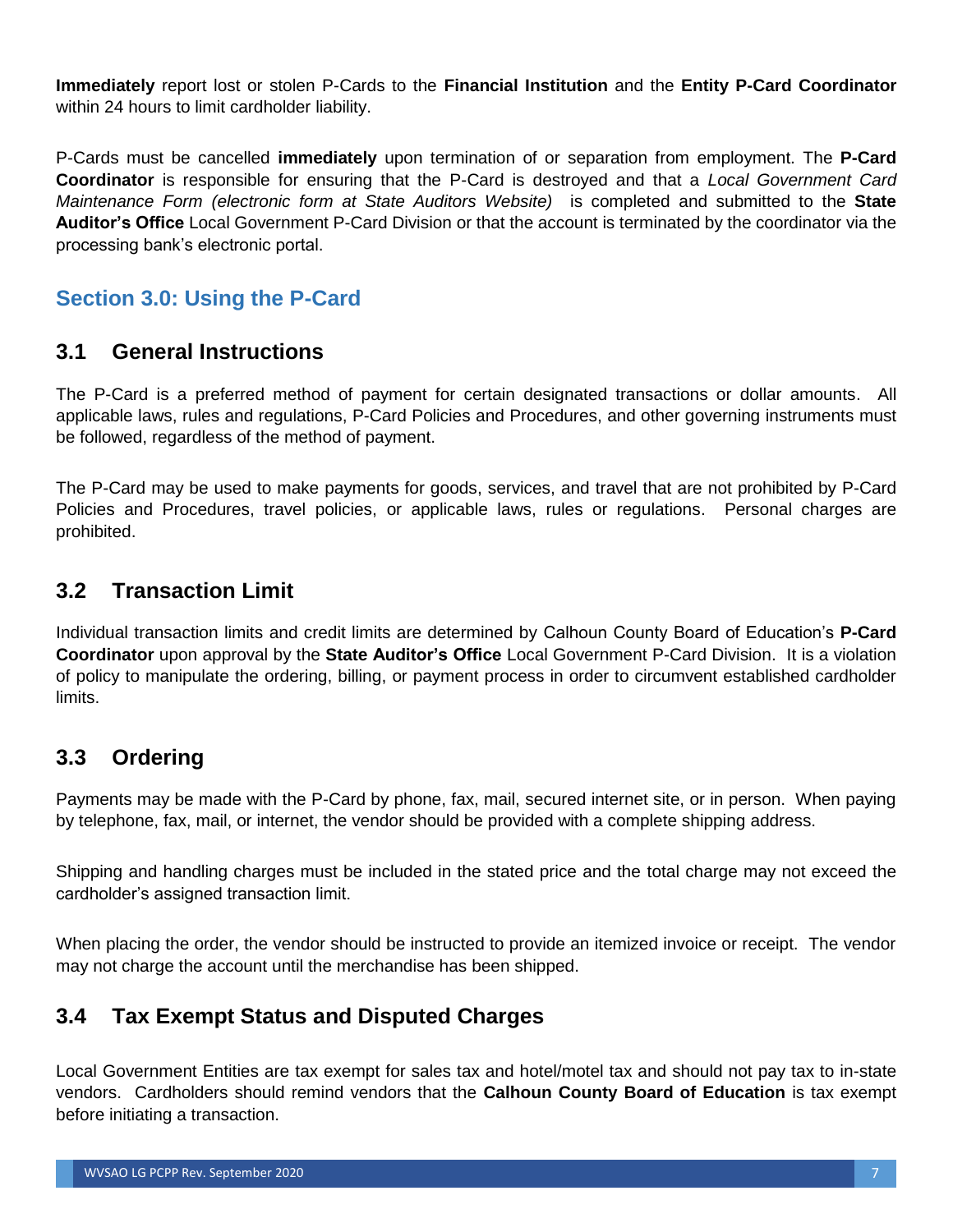The words "Tax Exempt" and the Entity's tax identification number are printed on the P-Card.

The cardholder may be required to provide the vendor with a copy of the Entity's tax-exempt certificate.

It is the cardholder's responsibility to ensure charge accuracy. Sales tax, incorrect shipping charges or other invalid charges to the card should be addressed immediately with the vendor by the cardholder. If the situation is not adequately addressed by the vendor, the cardholder should initiate a dispute by calling our office and following instructions.

## **3.5 Convenience Fees and Surcharges/Checkout Fees**

*Convenience fees and Surcharges or Checkout Fees are to only be paid by the P-Card at the discretion of the Calhoun County Board of Education. It is the responsibility of the cardholder and P-Card Coordinator to determine if these charges are acceptable to the Calhoun County Board of Education and in compliance with the card brand's regulations. Any questions or suspected misapplication of these fees by a vendor should be reported to the State Auditor's Office Local Government P-Card Division for further investigation.]* See Calhoun County Board of Education's Travel Policy. [http://boe.calhoun.k12.wv.us/wp-](http://boe.calhoun.k12.wv.us/wp-content/uploads/sites/14/2017/08/Travel.pdf)

[content/uploads/sites/14/2017/08/Travel.pdf](http://boe.calhoun.k12.wv.us/wp-content/uploads/sites/14/2017/08/Travel.pdf)

#### **3.6 Travel**

See Calhoun County Board of Education's Travel Policy. [http://boe.calhoun.k12.wv.us/wp](http://boe.calhoun.k12.wv.us/wp-content/uploads/sites/14/2017/08/Travel.pdf)[content/uploads/sites/14/2017/08/Travel.pdf](http://boe.calhoun.k12.wv.us/wp-content/uploads/sites/14/2017/08/Travel.pdf) In order for the payment or reimbursement of travel related expenses to be considered nontaxable, the Calhoun County Board of Education must maintain an accountable plan in accordance with IRS rules and regulations. The following types of travel expenses are eligible to be paid with a P-Card.

- 1. Conference Registration Fees
- 2. Lodging Fees
- 3. Taxi or other Transportations Fees (i.e. Uber; Bus; Subway)
- 4. Parking
- 5. Airline Tickets
- 6. Rental Cars
- 7. Fuel for County owned vehicles (Fleet Cards only)

## **3.7 Hospitality**

Hospitality expenses are the provision of food, beverages, activities, or events for the purpose of promoting the local government. Specific documentation requirements exist for hospitality expenditures and that documentation must remain consistent regardless of the method of payment. In addition to other documentation requirements, each hospitality event/function must be supported by an itemized receipt/invoice and a sign-in sheet (by first and last name) of function attendees. Hospitality documentation should be retained for inspection.

## **3.8 Usage Restrictions**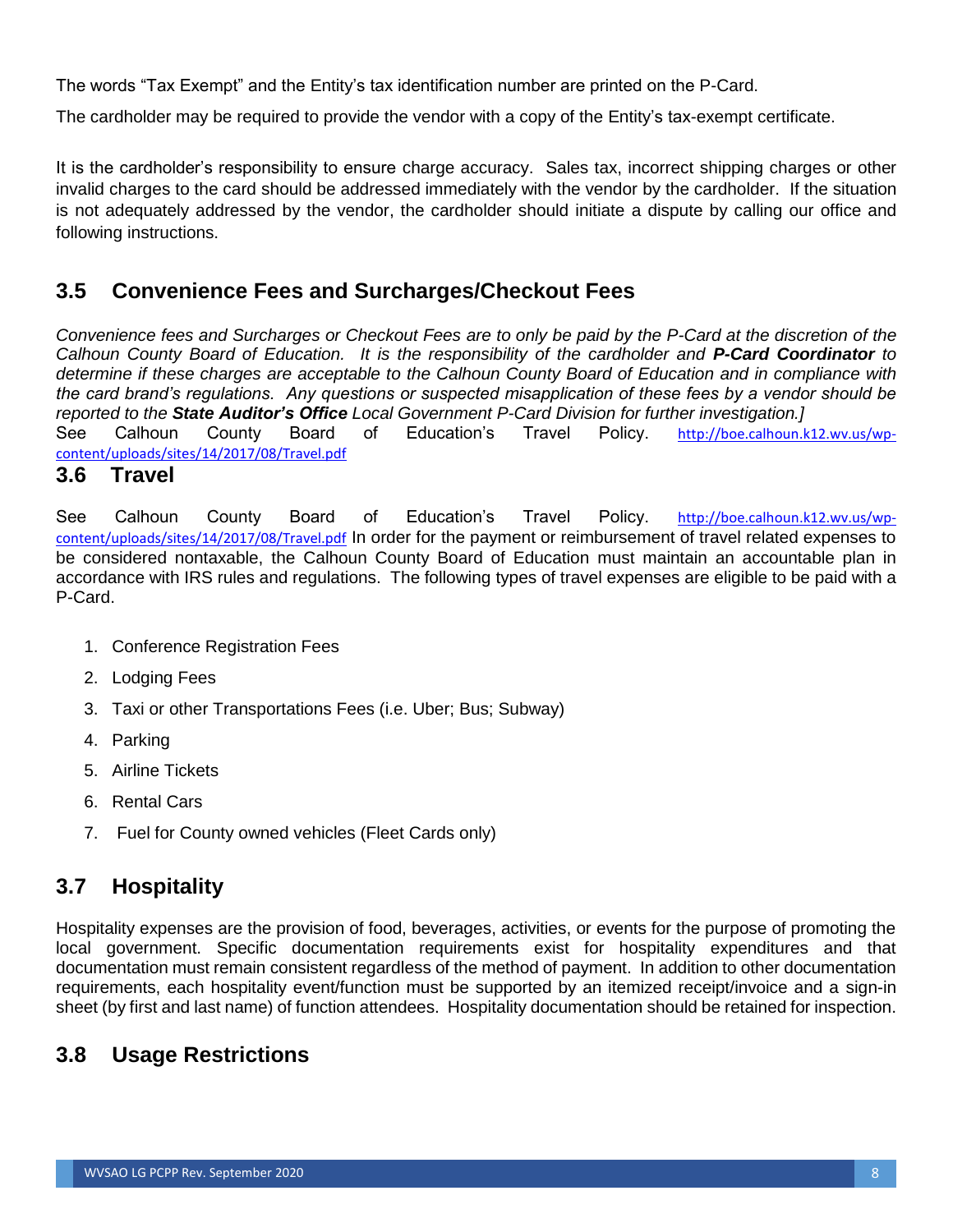The P-Card can only be utilized for government related purposes. West Virginia Code §11-8-26 states in part that "a local fiscal body shall not expend money or incur obligations for an unauthorized purpose". Furthermore, WV Code §6-9-2(c) stipulates that it is unlawful for any person to use a local purchasing card in any manner which is contrary to the types of payments authorized by the Auditor and governing policies and procedures. The following types of purchases are not authorized:

- 1. Cash Advances (unless approved by the State Auditor)
- 2. Gift Cards or any kind of gift certificate unless pre-approved by the *State Auditor's Office Local Government P-Card Division.* Entities must complete and submit *Authorization for Purchases of Gift Card/* Certificates (Exhibit E) **PRIOR** to purchase.
- 3. Purchases that are non-public in nature that would otherwise be considered an unauthorized expenditure (including personal purchases).
- 4. Personal purchases which are then reimbursed to the Calhoun County Board of Education.
- 5. Meals that are not employee overnight travel or meals specifically excluded from taxability under IRS rules and regulations (See IRS Publication 5137 Fringe Benefit Guide) related and/or related to hospitality (as defined in Section 3.7).
- 6. Returned goods should be credited to the P-Card. Debit cards, gift cards, store credit, or cash are not an acceptable method of receiving funds for returned goods.
- 7. Any purchase that violates the provisions of The Ethics Act (WV Code §6B-1)
- 8. Alcoholic Beverages other than for resale

# **Section 4.0: Transaction Documentation, Reconciliation and Review**

Cardholders are responsible for the review, acknowledgement or dispute of all transactions that appear on their P-Card statement. Proper documentation (defined in Section 4.1) must be obtained and maintained for each transaction placed on the P-Card and must be maintained for inspection in accordance with record retention guidelines.

## **4.1 Documentation Requirements**

All receipts for P-Card purchases must be detailed and itemized and be present for all charges on the Cardholder's statement. Receipts should show all items purchased, not just a total amount. The same would apply for restaurant receipts. Payment-alone signature receipts will not be considered by the Auditor as proof of the purchase if it is not accompanied by the vendor's itemized receipt.

To document online purchases, the Cardholder should make a copy of the screen that indicates the purchase was paid with a credit card. The screen print should also show the date of the transaction, items purchased, and the total dollar amount. Just like other purchases, on-line purchases must be documented with detailed/itemized receipts.

Each Cardholder must prepare an *Individual Purchasing Card Reconciliation* (Exhibit C) on a **monthly** basis. Each charge must be listed with all the pertinent information. The Cardholder must enter R- reconciled; Ddisputed; C- carryover (charge not yet showing on statement). Detailed, itemized receipts must be attached to the **monthly** *Individual Purchasing Card Reconciliation* and then submitted to the card verifier/supervisor for approval.

The Cardholder should also attach their monthly billing statement to the *Individual Purchasing Card Log Sheet*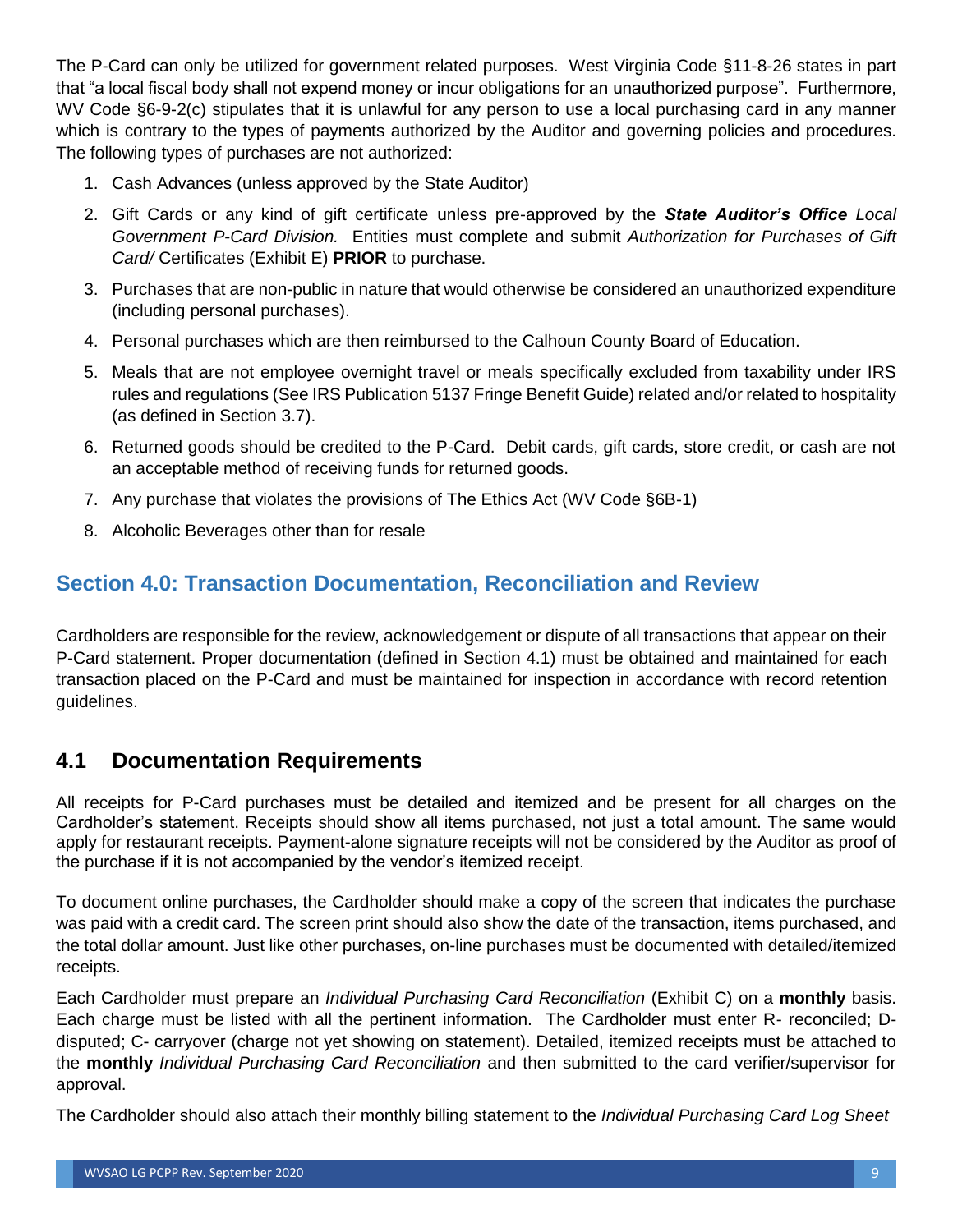and itemized receipts.

## **4.2 Review of Transactions**

Each Cardholder within the organization is responsible for verifying that all charges against the Cardholder's account are backed up by proper supporting documentation and appropriate for the operations of the Calhoun County Board of Education.

The **Cardholder** must document approval through a signature on the Cardholder's Monthly P Card Reconciliation Log.

Any suspicious transactions should immediately be brought to the attention of the **P-Card Coordinator** and/or the appropriate management level of Calhoun County Board of Education**.** Any discrepancies must be investigated and resolved. The disposition of each discrepancy must be documented and retained with the supporting documentation and/or statement of account. Cardholders are accountable for all discrepancies.

After all transactions have been reviewed and verified, the **Cardholder** must forward the supporting documentation and individual account statements to the primary **P-Card Coordinator** who receives the master billing statement.

# **4.3 Account Coding**

The P-Card Coordinator is responsible for assuring all expenditures are assigned to their appropriate line item in the Entities general ledger on a [specify period: daily, weekly, monthly] basis. Account coding is periodically reviewed by [assign someone independent of the purchasing card cycle].

Technology is provided for importing of p-card data and default account coding for Cardholder's transactions. Cardholders may have default coding in which purchases are assigned automatically to a specific account. The P-Card Coordinator is responsible for periodically reviewing this coding and related charges to ensure the coding is proper.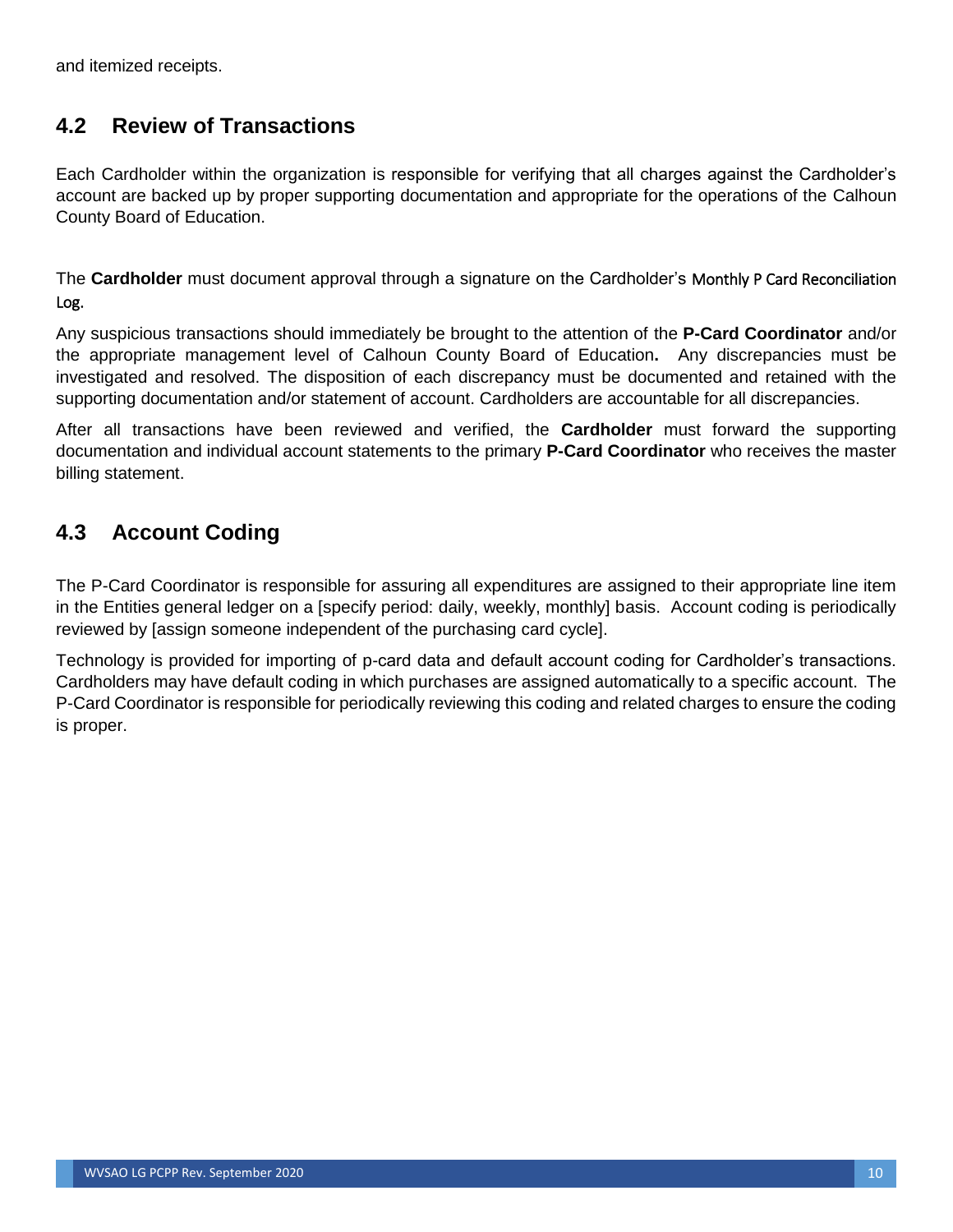## **4.4 Payment Process**

Calhoun County Board of Education Officials are responsible for ensuring that the master billing account is paid in full every month.

The Calhoun County Board of Education shall remit all P-Card payments directly to the financial institution. The financial institution should receive payments within twenty-five (25) successive, calendar days after the billing cutoff on a standard monthly payment cycle.

The Calhoun County Board of Education is required to pay the balance due regardless of pending credits or disputed transactions. Resolved disputes and credits will be applied to subsequent bank statements or checks will be issued by the financial institution directly to the Calhoun County Board of Education. If Calhoun County Board of Education fails to make required payments in a timely manner, the **State Auditor** may prohibit further participation in the program.

# **Section 5.0: Fraud, Misuse and Abuse**

## **5.1 Fraud**

Fraud is a deception deliberately practiced in order to secure unfair or unlawful gain. For example, fraud occurs when the cardholder's account information has been intentionally utilized for personal gain. Intentional use of the P-Card to make purchases for personal use or non-state business is fraudulent and is prohibited.

If a Cardholder fraudulently uses their P-Card, the following actions could potentially take place:

- **Card privileges revoked**
- **Termination of employment**
- **Notification of potential criminal violation to appropriate authorities**

Instances of unlawful use, possible fraud, misappropriation, or mismanagement with the P-Card shall be reported immediately to the **Calhoun County Board of Education P-Card Coordinator**. The **P-Card Coordinator** shall report all aforementioned instances to the **State Auditor's Office** Local Government P-Card Division within 24 hours of his or her discovery. Notification of card misuse to the **State Auditor's Office** Local Government P-Card Division is **REQUIRED**, even if the instance was handled internally by **Calhoun County Board of Education** Officials.

The potential penalties for the unlawful use of a local purchasing card are outlined in West Virginia Code §6-9- 2c, a through d which states the following:

**"(a)** It is unlawful for any person to use a local government purchasing card, issued in accordance with the provisions of section two-a of this article, to make any purchase of goods or services in a manner which is contrary to the provisions of section two-a of this article or the rules promulgated pursuant to that section.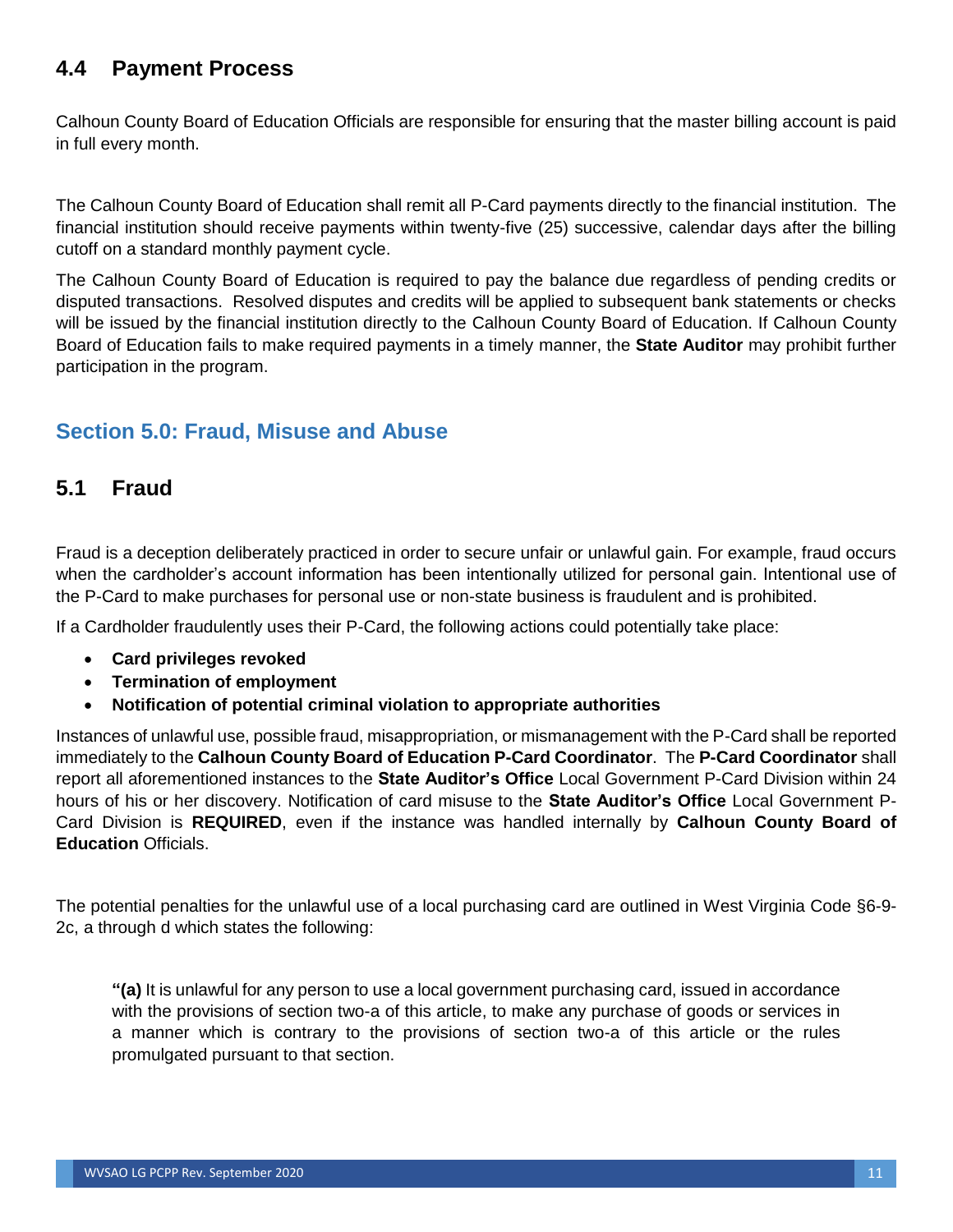**(b)** It is unlawful for any person to knowingly or intentionally possess with the intent to use a purchasing card without authorization pursuant to section two-a of this article or the rules promulgated pursuant to that section.

**(c)** Any person who violates the provisions of this section is guilty of a **felony** and, upon conviction thereof, shall be confined in a state correctional facility not less than one year nor more than five years, or fined no more than \$5,000, or both fined and imprisoned.

**(d)** A violation of this section may be prosecuted in the county in which the card was issued, unlawfully obtained, fraudulently used, used without authorization, or where any substantial or material element of the offense occurred."

Failure to comply with P-Card Policies and Procedures, rules, and law associated with the Local Government P-Card Program may result in revocation or limitation of P-Card privileges, a period of probation, or mandatory P-Card training in addition to any other discipline deemed necessary or appropriate by the **Calhoun County Board of Education**.

## **5.2 Misuse and Abuse**

Misuse/Abuse is the improper, unlawful or incorrect use, compromise or misapplication of the P-Card. Examples include:

- Failure to maintain security protecting your P-Card.
- Paying for items in which the P-Card is not authorized for payment.
- **•** Purchase of authorized goods or services, at terms (e.g. price, quantity) that are excessive.

**Remedial actions could include, but not limited to, the following**: card privileges revoked; termination of employment; and/or notification of potential criminal violation to appropriate authorities.

# **Section 6.0: Program Monitoring**

## <span id="page-14-0"></span>**6.1 Entity Review**

Calhoun County Board of Education Officials are encouraged to conduct random reviews of transactions within their program. Various reports are available through the financial institution's online management website or through the Local Government P-Card Division. Coordinators should be knowledgeable of the types of transactions appropriate for cardholders within their area of responsibility and review and have the authority to request documentation for any transaction appearing on a cardholder's account. These are completed as least monthly upon completion of the Monthly P-Card Reconciliation Log.

# **6.2 State Auditor's Office Review**